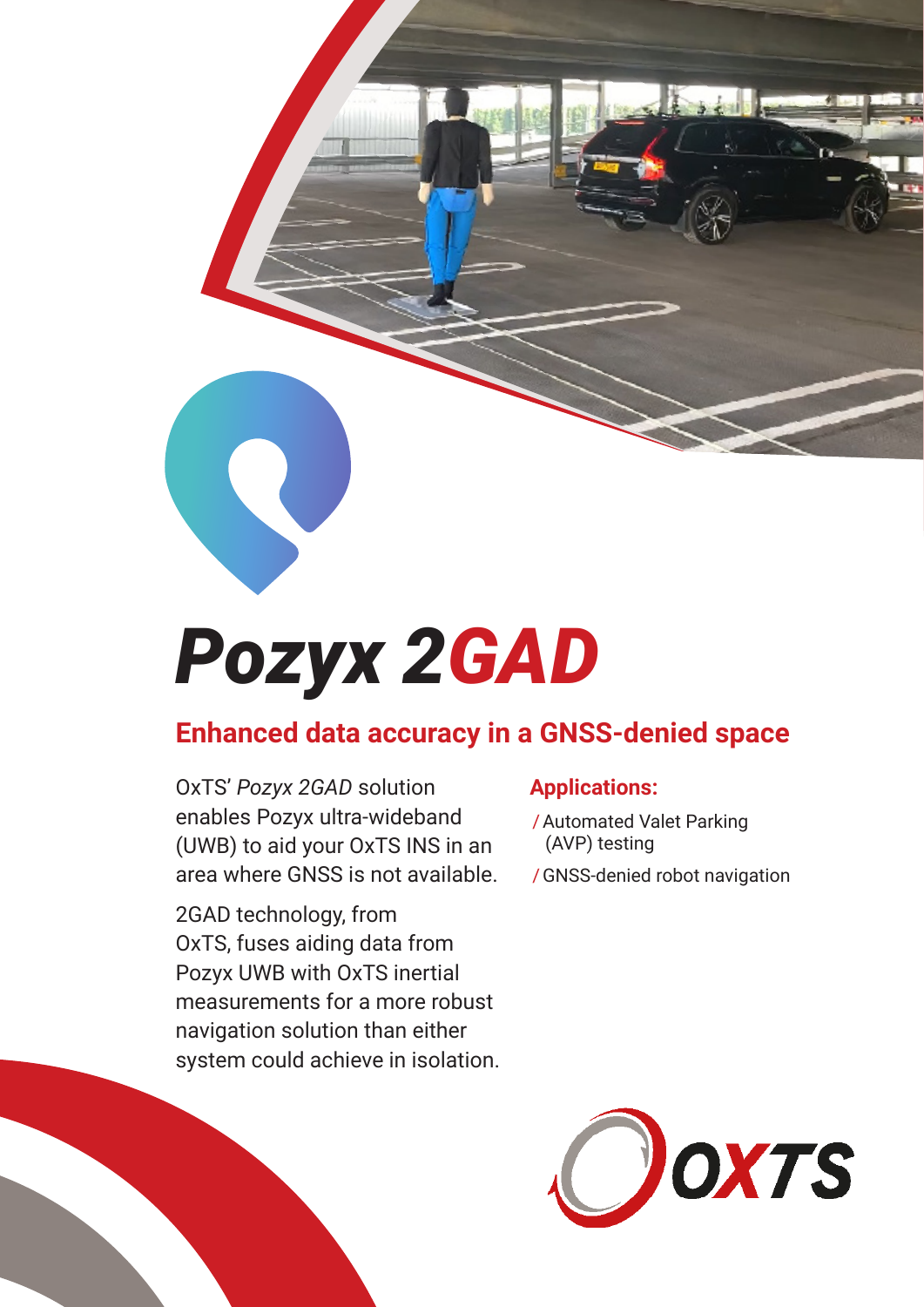# *No GNSS? No problem*

With OxTS' *Pozyx 2GAD* (to Generic Aiding Data), you can enhance the data accuracy you achieve in your multi-storey car park, tunnel, underpass or other GNSS-denied space. The solution enables real-time position updates, provided by a Pozyx ultra-wideband system, to be fused with your OxTS INS inertial measurements for improved navigation performance in the absence of GNSS signals.



## *Case study: HORIBA MIRA ASSURED CAV Parking*

#### *Solution specification*

| Position accuracy (CEP)      | 0.035 m                           |
|------------------------------|-----------------------------------|
| Heading accuracy (RMS)       | $0.3^\circ$                       |
| Velocity accuracy (1σ)       | $0.3$ km/h                        |
| Pitch/roll accuracy (1σ)     | $0.04^{\circ}$                    |
| UWB positioning technique    | Time Difference of Arrival (TDOA) |
| Integration with AB Dynamics | Yes                               |



## "OxTS delivered the robustness that our clients expect from HORIBA MIRA's ASSURED CAV Parking"

Ashley Patton, Chief Engineer, HORIBA MIRA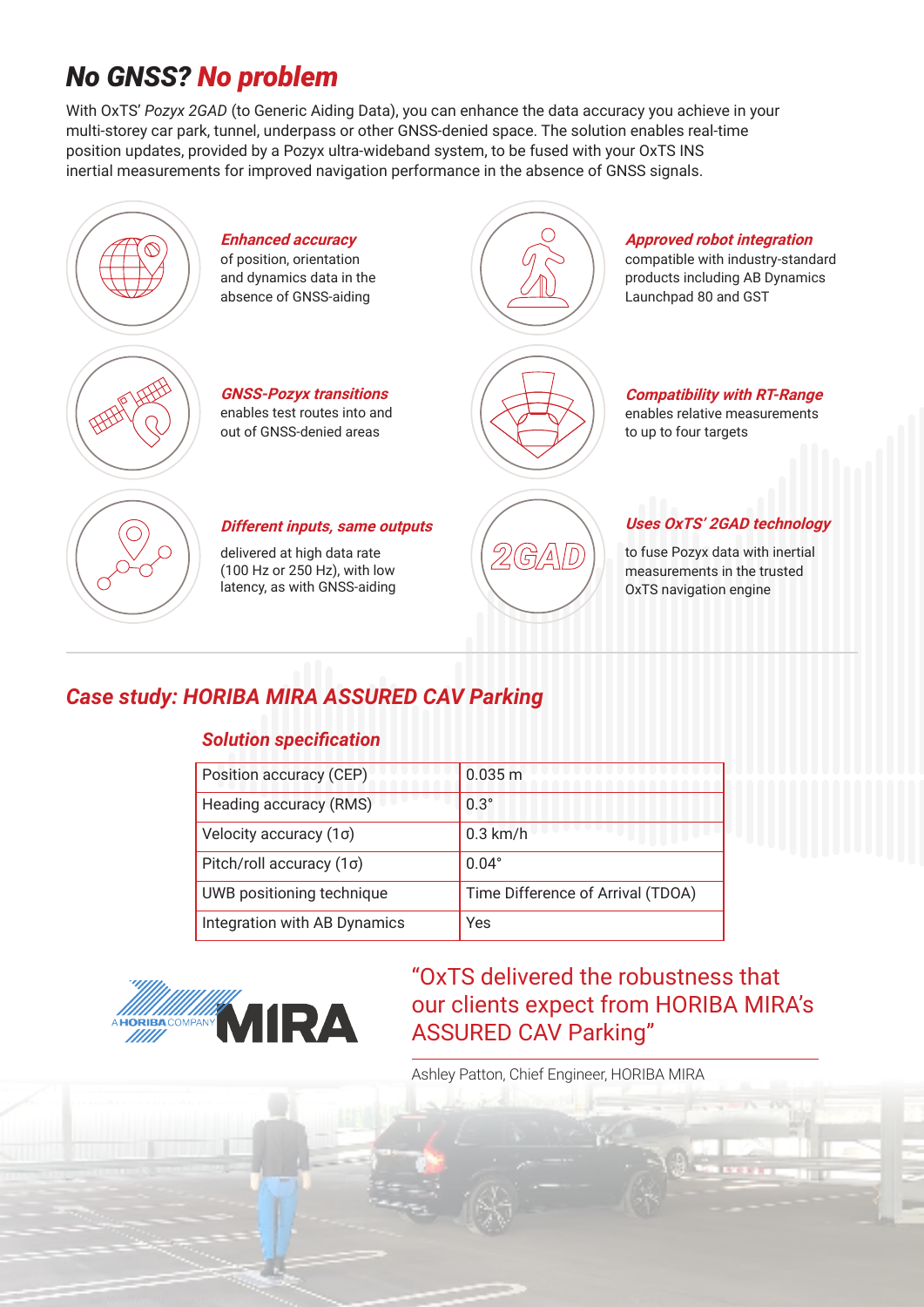## The components:

There are four main components that enable the Pozyx 2GAD solution: Pozyx anchors, Pozyx tags, Pozyx Gateway and an OxTS inertial navigation system (INS) with Pozyx 2GAD option.



## **Pozyx anchors**

- / Anchors are a series of modules dispersed around the testing area.
- / Each anchor has a fixed, known position having been (semi-)permanently installed around the test area with their coordinates accurately surveyed.
- / A minimum of four anchors are needed to trilaterate position.

#### **Pozyx industrial tags**

- / Situated on the exterior of the vehicle.
- / Pozyx tags continuously transmit short pulses to the anchors.
- / The relative position of the tags to anchors, and the time-offlight for each pulse, changes as the vehicle travels it's route.
- / The time-of-flight measurements to each anchor are used to calculate the position of the tags within the space.

## **Pozyx gateway**

- / Combines and processes information from each of the Pozyx Anchors and Tags to deliver a real-time position upodates.
- / These real-time updates are then passed to the OxTS inertial navigation system to aid the navigation solution.

## **OxTS INS with Pozyx 2GAD option**

- / Situated within the vehicle.
- / Receives aiding data from the Pozyx Gateway via OxTS' proprietary Generic Aiding interface which facilitates the use of different sensors (such as Pozyx UWB) within the navigation solution.
- / The OxTS INS fuses Pozyx position updates with inertial measurements to produce a single position solution with greater accuracy than either system could achieve in isolation.
- / The INS output is unchanged from that produced with GNSS-aiding; delivered at a high data rate (100 Hz or 250 Hz), with low latency, ensuring existing integrations with AB Dynamics robots work as usual.
- / Compatible OxTS INS devices including RT3000 v3 and RT1003 v2.